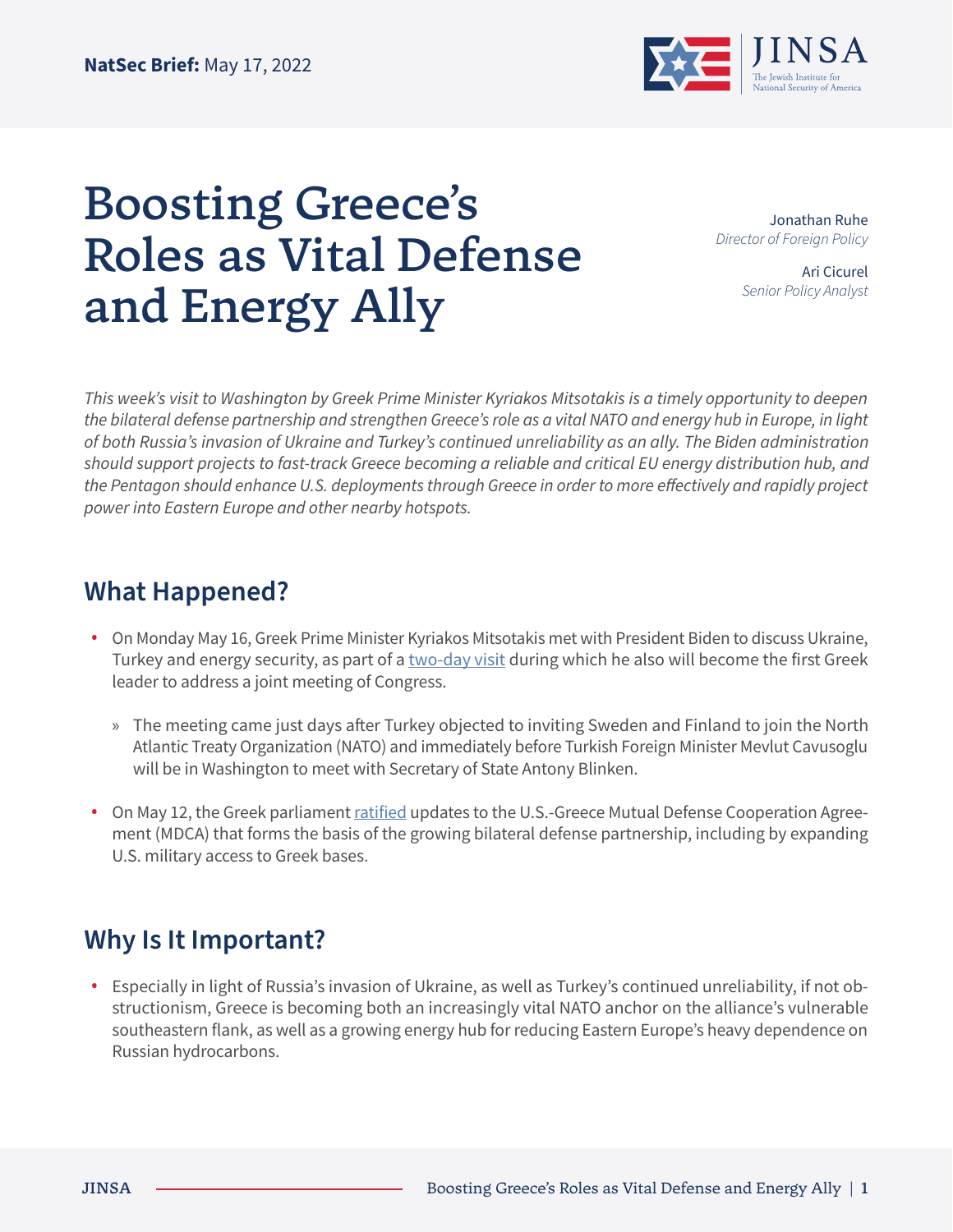- **•** Greece has proven itself a dependable partner during the Ukraine conflict, providing U.S. troops surging into the region with access to its bases as well as sending military and humanitarian supplies to Ukraine. Expanding and deepening the U.S. partnership with Greece to become the preeminent regional American security partner is vital to maintaining the stability and security of the Eastern Mediterranean, Black Sea, Balkans and beyond.
- **•** The European Union's (EU) [announcement](https://www.nytimes.com/2022/03/08/business/european-union-russia-oil-gas.html) in March, that it intends to cut Russian natural gas imports by fully two-thirds this year on the way to achieving energy independence from Moscow "well before 2030," means the continent urgently must find natural gas elsewhere while also rapidly developing alternative energy sources to Moscow's oil and natural gas.
	- » The EU's and NATO's Balkan members are particularly dependent on Russian energy.
- **•** Greece is a logical energy hub for Europe, given it is the nexus of several energy corridors and its consistent support – even before the Ukraine conflict – for diversifying EU energy imports and transitioning to green energy consumption; options being considered include:
	- » Floating storage regasification units (FSRU) [currently](https://balkaninsight.com/2022/05/04/moldova-and-ukraine-to-receive-gas-from-greece/) being built or considered for construction in Greece, which will significantly expand Greece's capacity to import liquefied natural gas (LNG) from the United States, North Africa and Middle East;
	- » The Interconnector Greece-Bulgaria (IGB) pipeline, currently under construction, which will [enable](https://www.aljazeera.com/features/2022/5/10/ukraine-war-speeds-greeces-transition-to-eu-energy-gateway) Greece to send both imported LNG and piped Azeri natural gas (via Turkey) to Bulgaria and – if the existing Trans-Balkan Pipeline is reversed – to Romania, Moldova and even Ukraine (all of whom depend almost entirely on Russian energy);
	- » Proposed undersea "Interconnector" cables, backed by EU financing, which would [import](https://www.aljazeera.com/features/2022/5/10/ukraine-war-speeds-greeces-transition-to-eu-energy-gateway) electricity from Egypt, and from Israel via Cyprus, to Greece and the EU;
	- » Proposed undersea EastMed Pipeline to deliver Israeli and/or Cypriot offshore natural gas to Greece and, via the Trans Adriatic Pipeline (TAP), Albania, Italy and the EU.
		- In January 2022, the Biden administration [ended](https://www.keeptalkinggreece.com/2022/01/09/eastmed-usa-withdraw-support/) U.S. support for the EastMed Pipeline, citing environmental [concerns](https://www.jpost.com/international/article-693866) as part of a policy [shift](https://gr.usembassy.gov/statement-on-east-med-energy-cooperation/) to "promoting clean energy technologies."
- **•** In parallel, Greece also is becoming an increasingly crucial, reliable and active U.S. security partner and provider in Eastern Europe and the Eastern Mediterranean, especially amid NATO's urgent need to shore up its eastern flank – particularly in the Balkans:
	- » Even pre-Ukraine, Athens aptly helped fill the [vacuum](https://jinsa.org/jinsa_report/us-greece-cementing-a-closer-strategic-partnership/) created by Turkey's decreasing dependability as NATO's traditional bulwark around the Black and Mediterranean seas.
		- Thanks to the updated MDCA, the U.S. military can increasingly utilize Greek bases to project power into Europe, the Middle East and North Africa;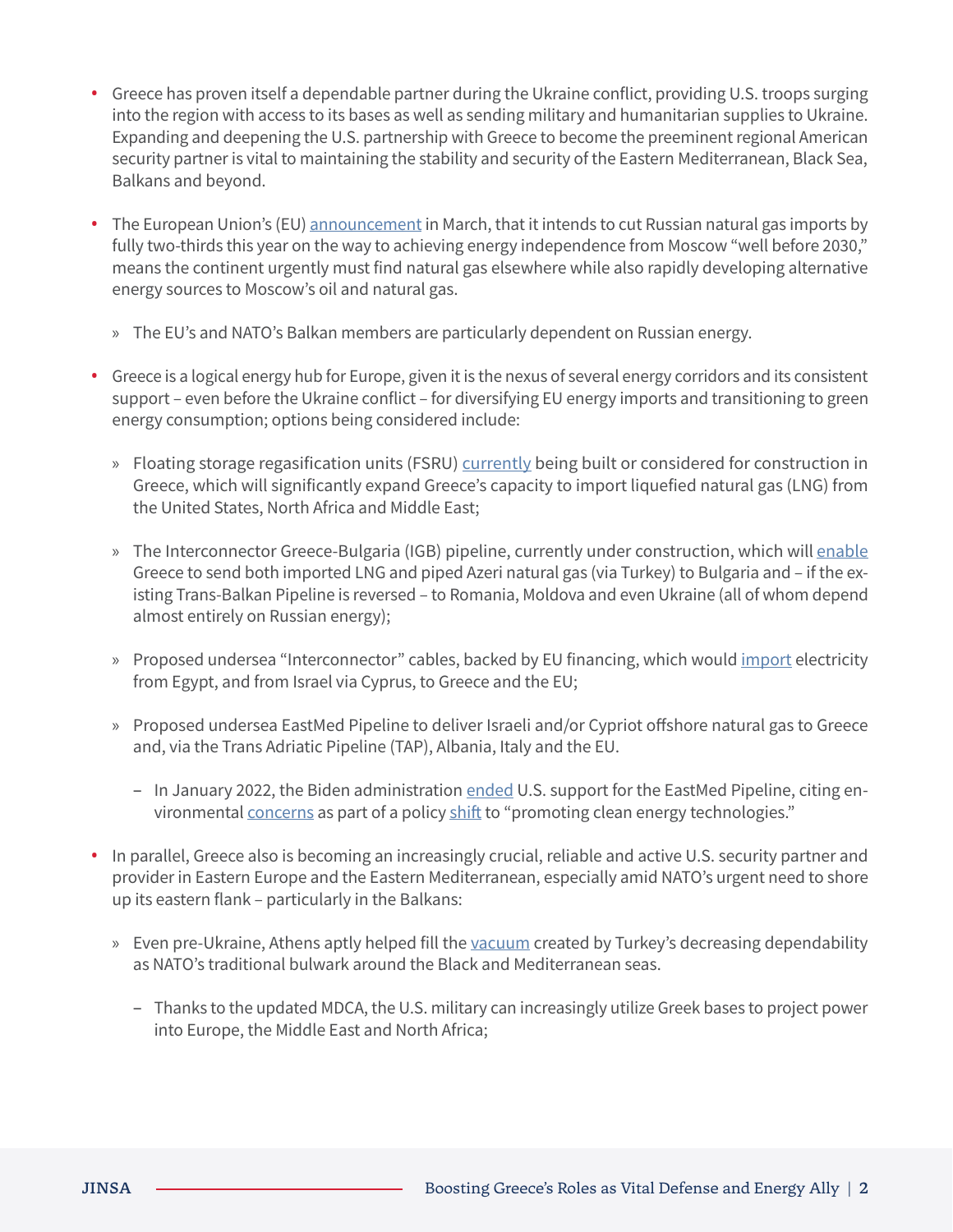- Though key NATO allies like Romania and Poland [announced](https://breakingdefense.com/2022/03/seven-european-nations-have-increased-defense-budgets-in-one-month-who-will-be-next/) defense budget hikes in the wake of Russia's invasion of Ukraine, this still trails the 3.8 percent of GDP that Greece already devoted to defense last year, which represented the second-highest figure in NATO after the United States.
- Most recently, Greece publicly welcomed NATO accession by Finland and Sweden while Turkey originally objected to and placed [stringent](https://www.wsj.com/articles/turkey-lays-out-demands-as-finland-sweden-plan-nato-entry-11652722492) conditions on their membership bids;
- Meanwhile, Turkey has undermined collective security through its purchase of the Russian S-400 air defense system and stymied attempts to bring natural gas from the Eastern Mediterranean to European markets through its continued naval harassment of exploration and drilling vessels and refusal to recognize Greek and Cypriot Exclusive Economic Zones (EEZ). Turkish military aircraft also continue to routinely [violate](https://www.voanews.com/a/greek-leader-set-for-talks-with-biden-over-turkey-energy-/6575065.html) Greek airspace, even as its foreign minister visits Washington to press Ankara's request to purchase 40 new F-16 fighter aircraft.
- » In March, the United States [announced](https://www.thenationalherald.com/russias-ukraine-invasion-sees-greece-taking-bigger-nato-role/) it would use the northern Greek port of Alexandroupoli, where the Pentagon is expanding basing facilities as per the MDCA, to surge 3,000 U.S. troops and associated equipment into Bulgaria and Romania to shore up NATO's weak position in the Eastern Balkans and Western Black Sea.
	- That same month, Athens [sent](https://www.thenationalherald.com/russias-ukraine-invasion-sees-greece-taking-bigger-nato-role/) weapons and humanitarian aid to Ukraine, and the Greek Air Force said it would join NATO patrols over Bulgaria and Romania.
- » By April, following Turkey's closure of the Black Sea straits, Alexandroupoli and northeastern Greece [became](https://www.ekathimerini.com/news/1181900/northern-greek-port-becomes-new-key-to-nato-efforts/) the primary U.S. staging point for reinforcements headed to the Balkans and Poland, as well as the main air corridor for U.S. Navy and Air Force drones patrolling the Black Sea and Balkans from bases in the Mediterranean.

## **What Should the United States Do Next?**

- **•** The Biden administration should explicitly support Greece's key role in peaceful Eastern Mediterranean energy development as part of long-term strategic competition with Russia.
	- » This includes ending [opposition](https://www.jpost.com/international/article-693866) to the EastMed and potentially other proposed natural gas [pipelines](https://www.bloomberg.com/news/articles/2021-02-21/egypt-oil-minister-to-visit-west-bank-israel-for-gas-talks-kley3iwk?sref=m52Hjoet) in the region based on stated concerns about renewable energy.
	- » The administration also should support projects to fast-track Greece's development as a critical EU energy distribution hub, including exploring ways for the United States to help expedite expanded LNG capacity and double the throughput of the IGB pipeline.
- **•** Through existing regional frameworks like the East Mediterranean Gas Forum (EMGF) and the Greek-Cypriot "trilaterals" with Israel and Egypt, the United States should actively promote cooperative energy development between the region and Europe – including by appointing a Special Envoy for the Eastern Mediterranean.